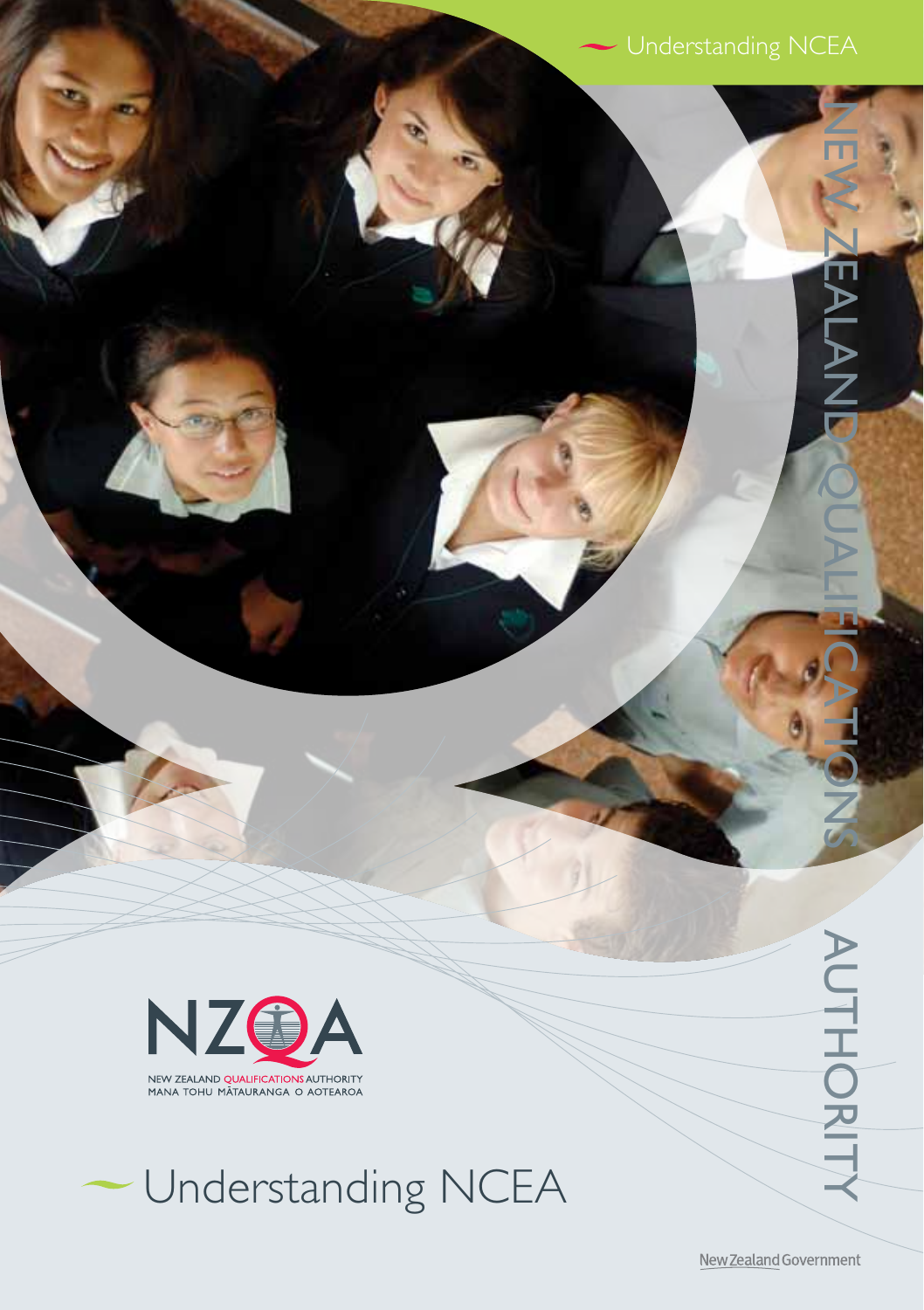| <b>CONTENTS</b>                                                                                                                                                                                                                                                                                                                                                                                                                                                                                                                                |                                                                                               |
|------------------------------------------------------------------------------------------------------------------------------------------------------------------------------------------------------------------------------------------------------------------------------------------------------------------------------------------------------------------------------------------------------------------------------------------------------------------------------------------------------------------------------------------------|-----------------------------------------------------------------------------------------------|
| <b>INTRODUCTION</b><br>What is NCFA?<br>Why should I work towards NCEA?<br>How do I get NCEA?<br><b>THE DETAILS</b><br>How do I enter for NCEA?<br>How should I choose my courses?<br>How do I achieve a standard?<br>How will my work be assessed?<br>How will I be graded in each standard?<br>What happens if I don't achieve a standard?<br>How many credits do I need for an NCEA Qualification?<br>Can I study at different levels?<br>What do I need to gain University Entrance?<br>What other qualifications can I aim for at school? | $\overline{2}$<br>$\overline{2}$<br>$\overline{2}$<br>3<br>$\overline{4}$<br>5<br>5<br>6<br>7 |
| <b>GETTING YOUR NCEA RESULTS</b><br>How will I get my results?<br>Creating a record of my results<br>Can I appeal my results?<br><b>TIPS FOR PARENTS</b>                                                                                                                                                                                                                                                                                                                                                                                       | 8<br>8<br>8<br>8<br>9                                                                         |
| <b>MORE INFORMATION</b>                                                                                                                                                                                                                                                                                                                                                                                                                                                                                                                        | ۱۵                                                                                            |



guide so that they understand how NCEA works. In particular, get them to read the Tips for parents section on page 9.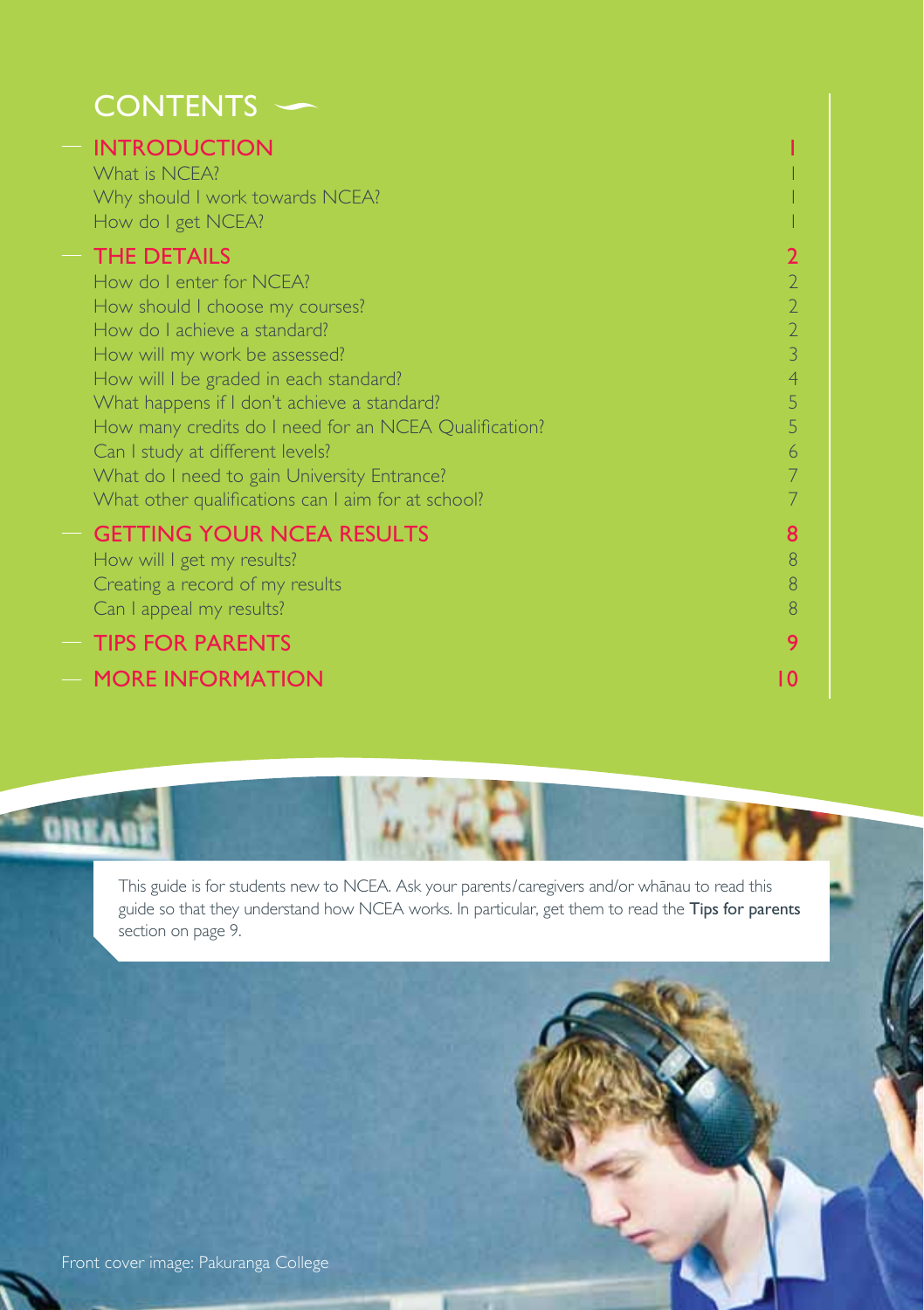# **INTRODUCTION**

# What is NCFA?

NCEA which stands for the National Certificate of Educational Achievement, is the main qualification for secondary school students in New Zealand and can be gained in three levels (1,2,3). NCEA is the most common qualification you will be working towards in years 11 to 13.

# Why should I work towards NCEA?

NCEA and other nationally recognised certificates are regarded by employers and used for selection into courses by universities and other tertiary institutions. NCEA is also accepted by employers and universities overseas.

Independent research' has shown that if you do well in NCEA, you are likely to do well in your first year at university.

# How do I get NCEA?

NCEA is gained by building up credits. Credits are awarded for each standard you achieve in the courses you are studying.

- Standards are the skills or knowledge that you are expected to achieve or know in a course. For example, a Mathematics standard is: *Apply numeric reasoning in solving problems.*
- Assessments measure how well you meet these standards. Assessments can be internal (a test, activity, brief or assignment) or external (an end-of-year exam or portfolio).
- When you achieve a standard, you also achieve the number of credits for that standard.
- When you achieve a certain number of credits, you gain NCEA. There are **three** different levels of NCEA (Levels 1, 2, 3), usually done at years 11, 12 and 13.

1 *The Predictability of Enrolment and First Year University Results from Secondary School Performance* (Starpath, University of Auckland, 2008).

"Almost 100% of our students enter tertiary education, many are awarded national scholarships and many are accepted for competitive courses such as law and health sciences. A growing number are travelling overseas to university and have no trouble gaining entry. NCEA is an excellent qualification and offers a seamless transition to tertiary education."

Margaret van Meeuwen, Assistant Principal, Diocesan School for Girls, Auckland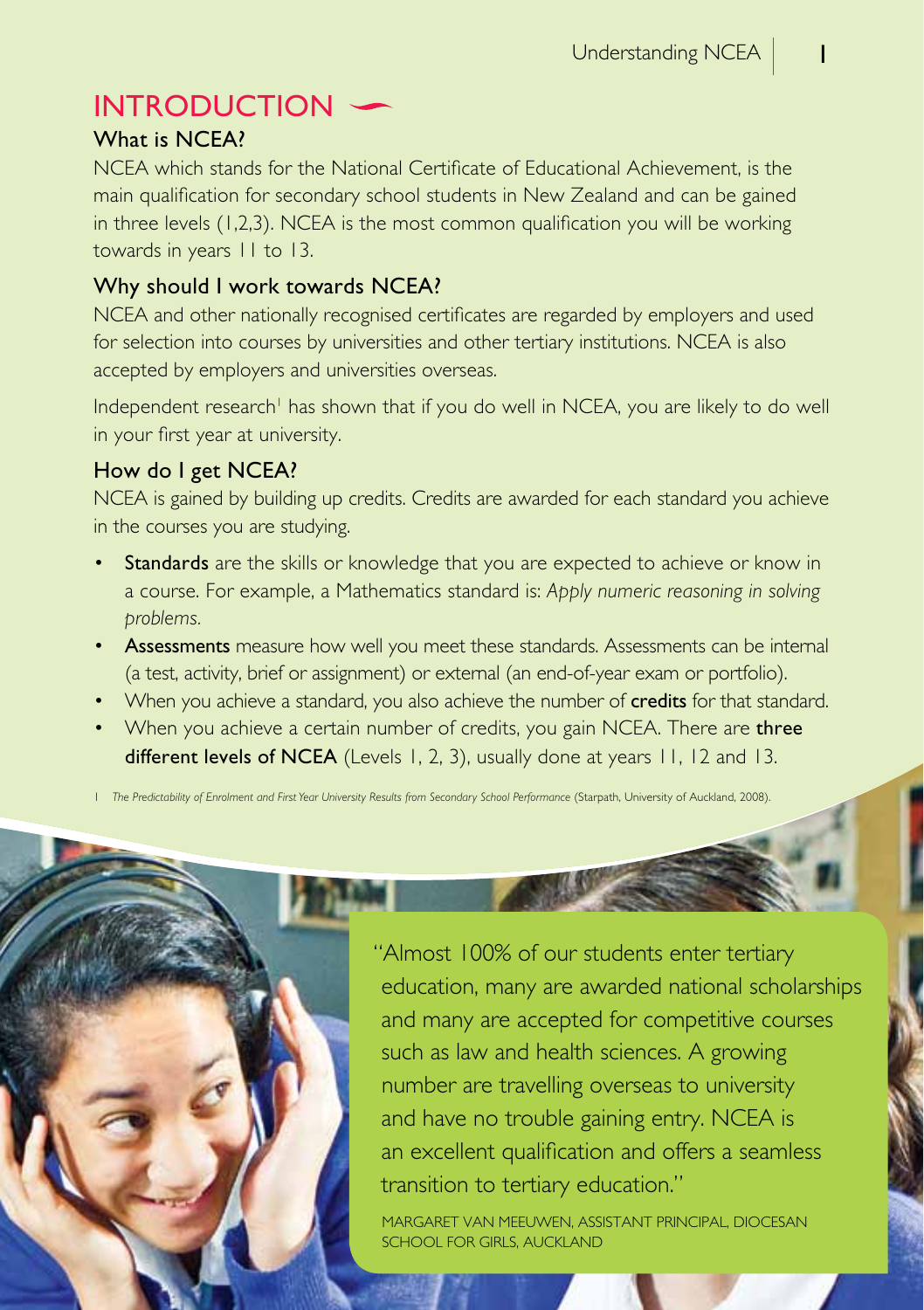

# **THE DETAILS**

# How do I enter for NCEA?

Your school will enter you for NCEA and tell you when to pay your fees.

NCEA is administered by the New Zealand Qualifications Authority (NZQA). You can use your unique National Student Number (NSN) to look up information NZQA holds about you sent in by your school, including your entries, results and *Record of Achievement*. For more information see [www.nzqa.govt.nz/ncea](http://www.nzqa.govt.nz/ncea) or phone NZQA on 0800 697 296.

# How should I choose my courses?

In year 11, you will probably take a broad range of courses that can lead on to more specialised subjects. In years 12 and 13, you will start thinking about what areas you need to focus on for your future study or career. If you have a particular career in mind, find out what courses you will need from your school (careers advisors, Deans or teachers) or the place where you intend to study.

# How do I achieve a standard?

When you study a course, your work is measured against registered standards using assessments.

As you study a new topic your teachers will explain to you what is going to be assessed. Teachers will tell you if you are on the right track and help you to improve your work.

"Right across the academic spectrum we find standards to be more motivating, more rewarding and capable of producing more achievement than School Certificate, Sixth Form Certificate or Bursary did."

John Grant, Principal Kaipara College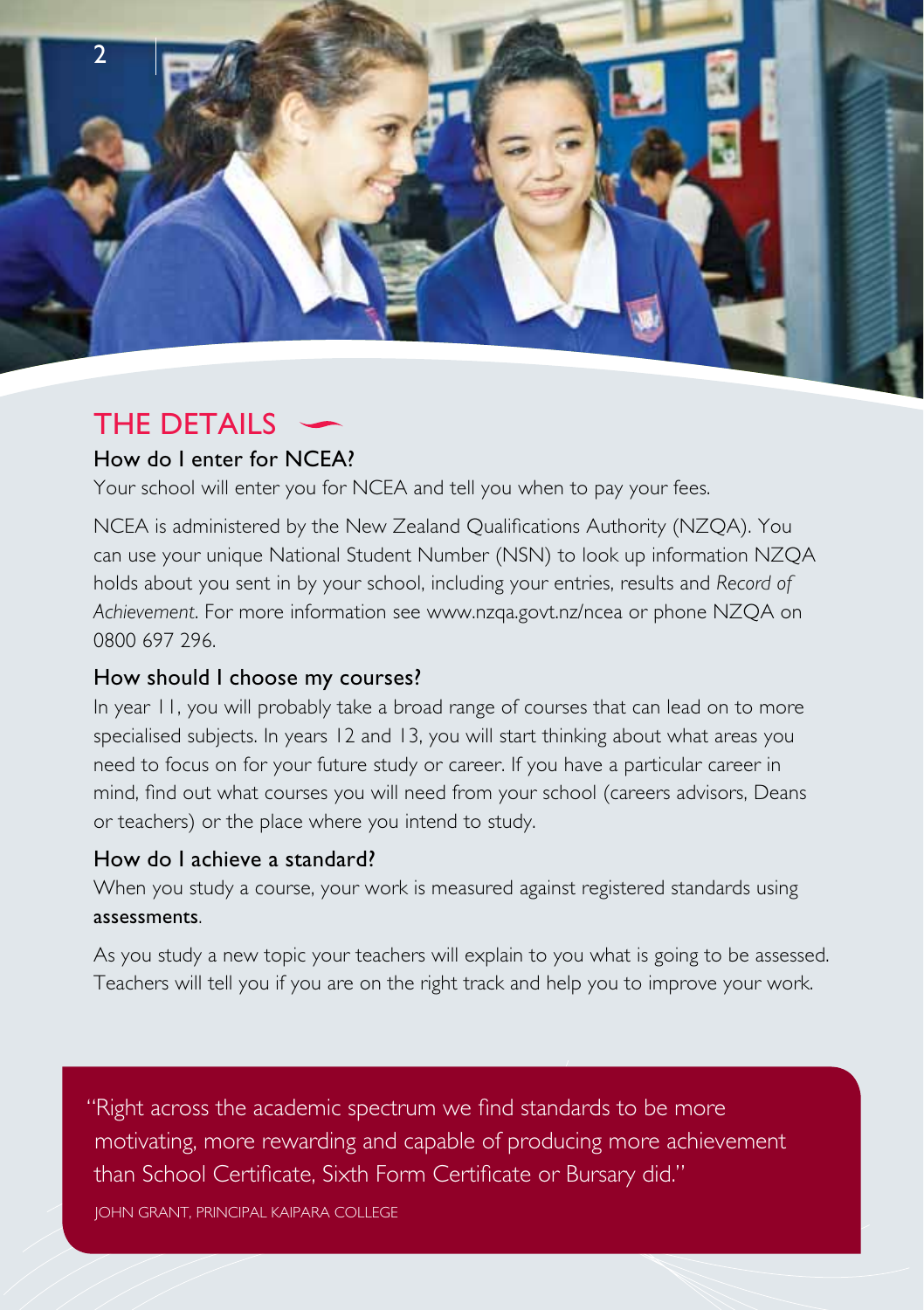| <b>STANDARD</b> | <b>ASSESSMENT</b> | NAME OF STANDARD                                                      | <b>CREDITS</b> |
|-----------------|-------------------|-----------------------------------------------------------------------|----------------|
| 91026           | Internal          | 1.1 Apply numeric reasoning in solving problems                       | $\overline{4}$ |
| 91027           | External          | 1.2 Apply algebraic procedures in solving problems                    | $\overline{4}$ |
| 91028           | External          | 1.3 Investigate relationships between tables, equations<br>and graphs | $\overline{4}$ |
| 91031           | External          | 1.6 Apply geometric reasoning in solving problems                     | $\overline{4}$ |
| 91038           | Internal          | 1.13 Investigate a situation involving elements of chance             | 3              |
| Total           |                   |                                                                       | 19             |

An assessment programme for a Mathematics course at level 1 may look like this:

# Types of standards

Schools assess two types of standards:

- Achievement standards can be assessed by internal assessment in schools, by external assessment through NZQA examinations at the end of the year, or by portfolios submitted for external assessment.
- Unit standards are usually assessed internally in school or the workplace.

#### Levels of standards

The standards assessed in schools are usually at Levels 1, 2 and 3. Most year 11 students start at Level 1, and progress to Level 2 in year 12, and Level 3 in year 13. A certificate is awarded according to the level of the standards you achieve. For example, if you achieve 80 Level 1 standards, including 10 credits each in literacy and numeracy, you will gain Level 1 NCEA.

#### Multi-level study

Schools may allow you to study a mix of standards at different levels, depending on your ability. For example, in year 12 you may do most courses at Level 2, but start a new course at Level 1 or study another course at Level 3 because you are good at it. In addition, students may study multi-level courses with standards assessed at more than one level, e.g. an English course at year 11 may contain both Level 1 and Level 2 standards.

#### How will my work be assessed?

Assessments measure your performance against the standards in your courses. If your work meets the requirements of the standard, then you achieve that standard and you gain credits towards your qualification.

Most external assessments are by exam at the end of the year, although for some subjects (e.g. Technology, Visual Arts) you will need to submit a portfolio of your work. Many standards are internally assessed by your teachers during the year. NZOA checks that there is consistency in assessment across all schools.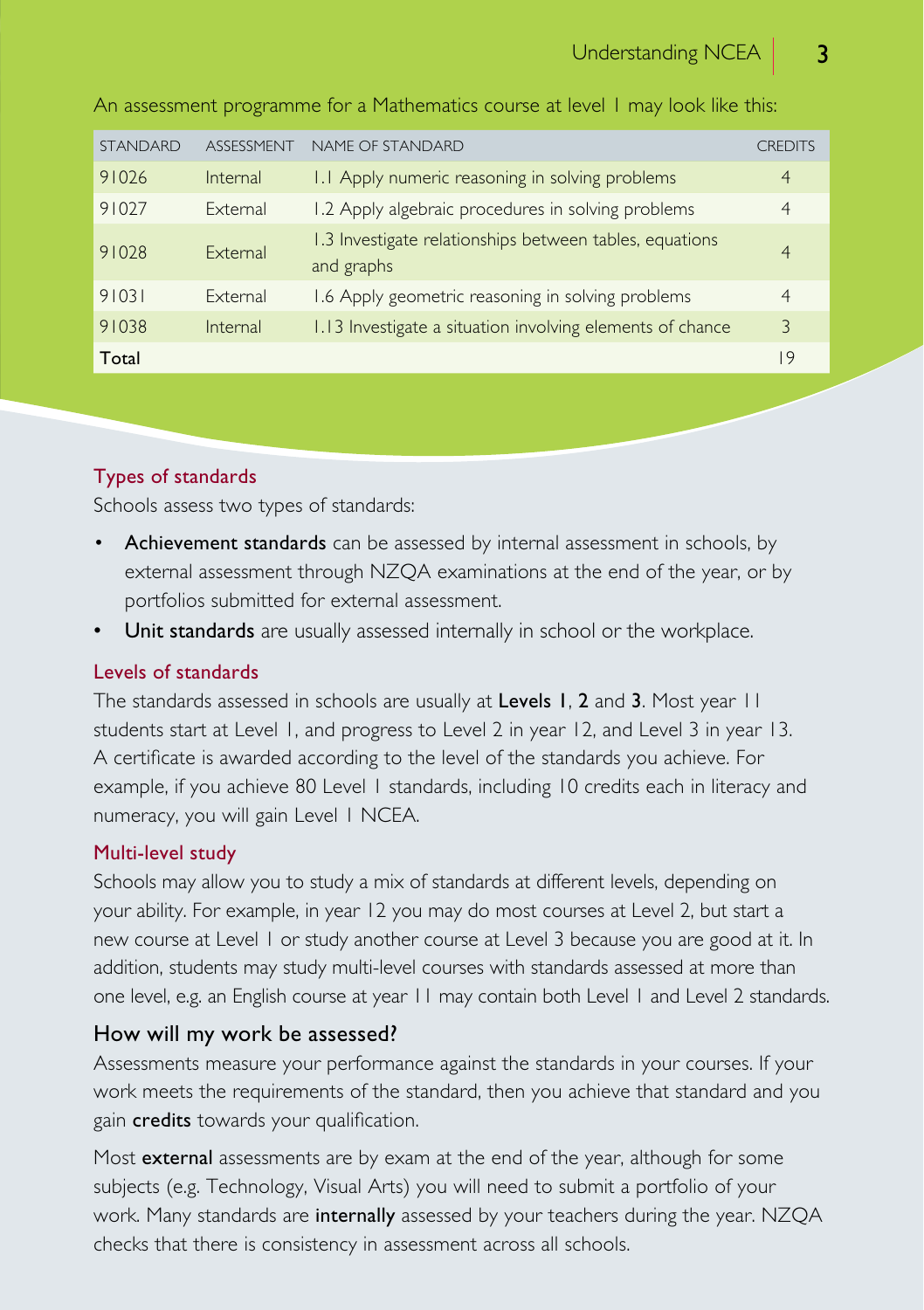# 4 | Understanding NCEA

#### How will I be graded in each standard?

Your grade will depend on the type of standard being assessed.

- For **achievement standards** you can get: Achieved (A) for a satisfactory performance, Merit (M) for very good performance, Excellence (E) for excellent performance, or Not Achieved (N) if you don't meet the requirements of the standard.
- For unit standards all grades may be available, but mostly Achieved (A) or Not Achieved (N).

#### Recognising high achievement

NCEA can be endorsed to reflect high achievement. It is worth trying to gain Merit and Excellence for standards you are good at, which may lead to endorsement. There are two types of endorsement: Certificate Endorsement and Course Endorsement.

Certificate Endorsement: If you gain 50 credits at Excellence at a particular level your NCEA will be endorsed with Excellence. If you gain 50 credits at Merit (or a mix of Merit and Excellence) your NCEA will be endorsed with Merit. Credits must be gained at the Level of certificate, or above.

In 2011, 13.3% of year 11 students gained Level 1 NCEA with Excellence and 33% gained Level 1 NCEA with Merit.

"NCEA is hugely challenging for students. To achieve Excellence is far more demanding than a high mark was in the previous exam system. But the good thing is NCEA is utterly transparent – everyone knows what you have to do to get good grades."

Julia Davidson, Principal of Wellington Girls' College and Chair of New Zealand Principals' Council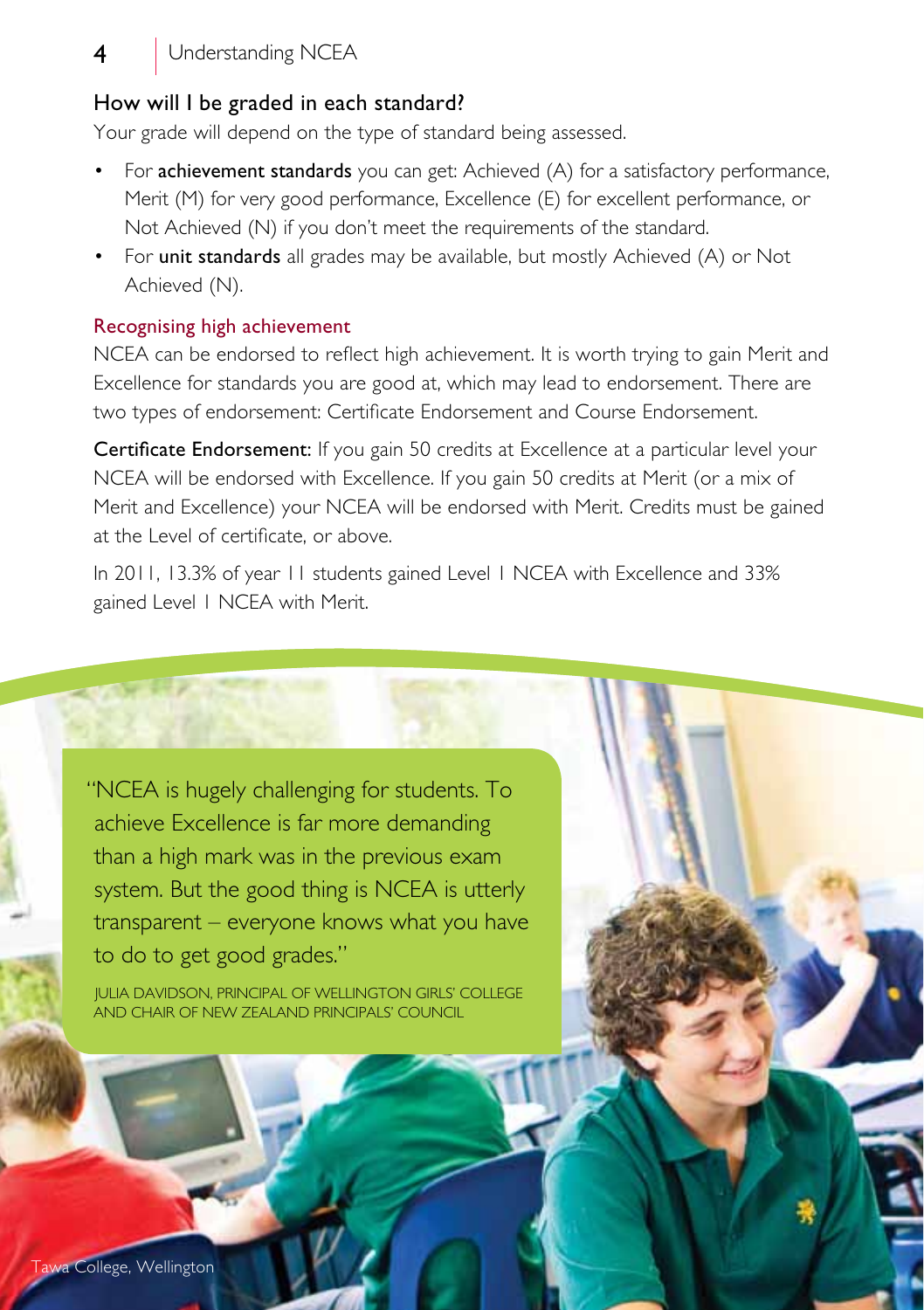Course Endorsement: If in a single year you gain 14 or more credits at Merit and/or Excellence for a course, you will gain endorsement in that course. Of these credits, at least 3 credits must be from externally assessed standards and 3 credits from internally assessed standards in that course. (Note: this condition does not apply to Physical Education, Religious Studies or Level 3 Visual Arts).

### What happens if I don't achieve a standard?

For internally assessed standards, your school may allow you (and others in your class) to be assessed one more time. For some standards your school may delay your reassessment until the final term, taking into account most of your year's work.

For externally assessed standards, there is only one opportunity to achieve the standard each year – the exam or other external assessment at the end of the year.

# How many credits do I need for an NCEA Certificate?

Each standard is worth a set number of credits. When you achieve standards, these credits count towards NCEA. They may also contribute towards other nationally recognised certificates, such as a National Certificate in Business Administration. Credits can be gained over more than one year. Credits gained at one level can count towards more than one certificate.

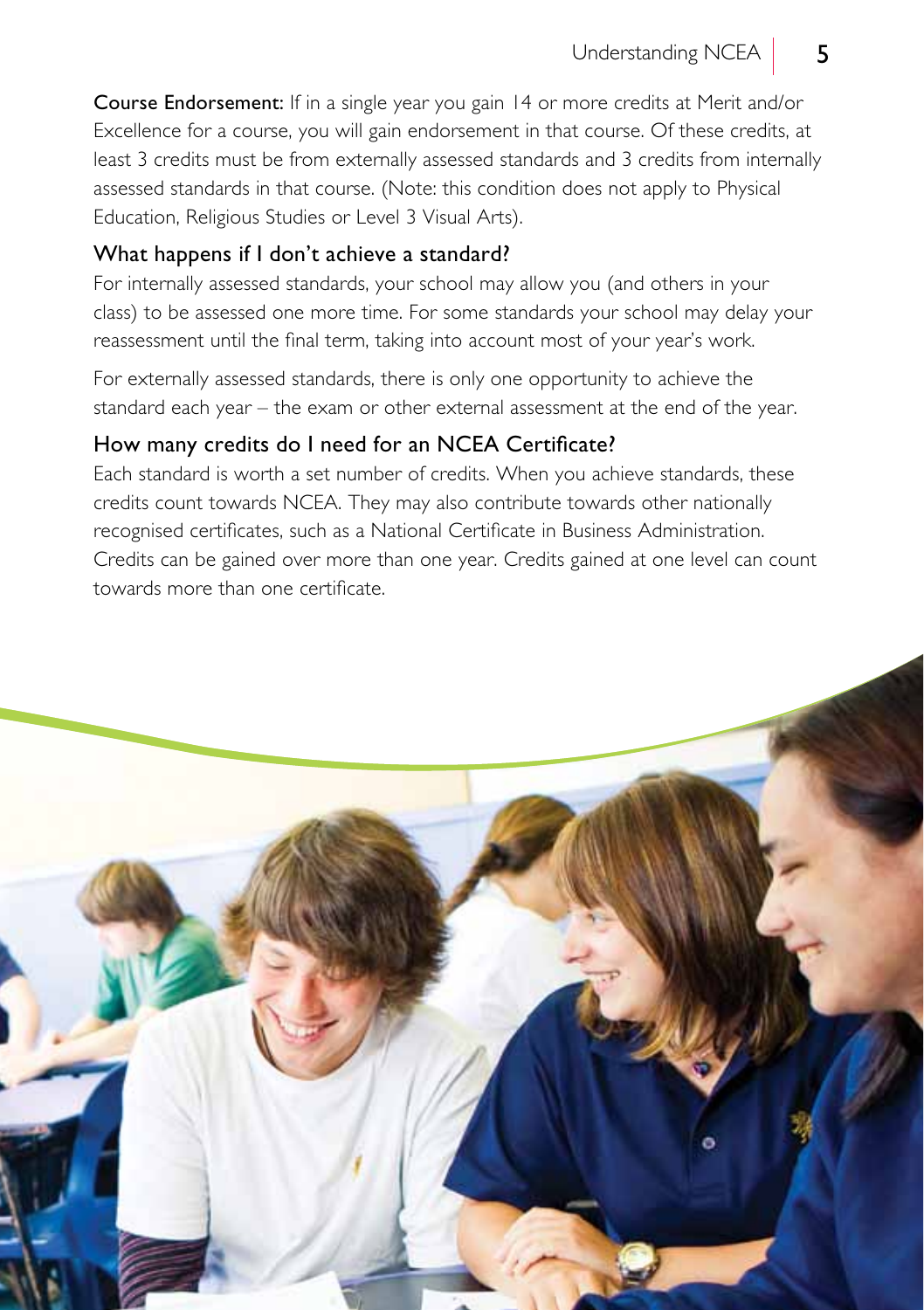# What you need for NCEA certificates:

| Level 3            | 60 credits at<br>Level 3<br>or above | plus 20 credits<br>at Level 2 or<br>above |
|--------------------|--------------------------------------|-------------------------------------------|
| Level <sub>2</sub> | 60 credits at<br>Level 2<br>or above | plus 20 credits<br>at any<br>level        |
| Level 1            | 80 credits at<br>Level I<br>or above |                                           |

**Level 3:** 80 credits – a minimum of 60 credits at level 3 or above and 20 credits at level 2 or above.

Level 2: 80 credits – a minimum of 60 credits at level 2 or above and 20 credits at any level

Level 1: 80 credits at level 1 or above. including literacy and numeracy requirements. From 2012, the requirement is 10 credits in literacy and 10 credits in numeracy. Your teacher will explain how these work.

# Can I study at different levels?

You do not need to gain NCEA Level 1 to achieve NCEA Level 2. It is possible to study at Level 2 before achieving a Level 1 certificate. Any credits you earn at Level 2 will count towards Level 1; at the same time you can begin work towards Level 2. This means the credits you earn may contribute to more than one qualification at the same time. You may study some courses at a higher level than others. Your school can help you decide what courses to study.

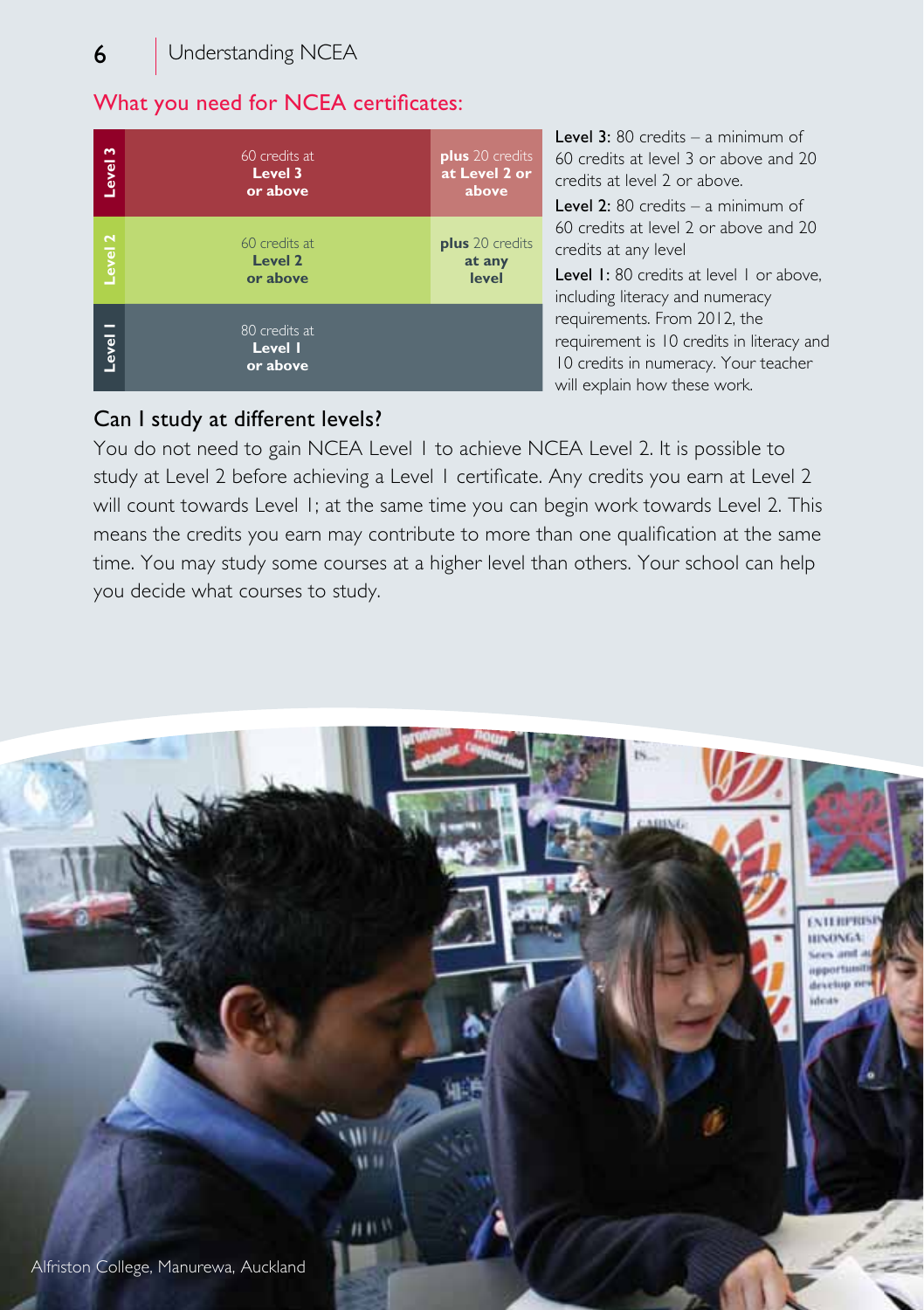### What do I need to gain University Entrance?

University Entrance is the minimum requirement for entrance into university in New Zealand. Most universities and other tertiary institutions have additional requirements, particularly for entry into specific courses.

Changes to University Entrance requirements will apply from 2014 and will be used for the first time by students entering university in 2015. To gain University Entrance you will need to achieve NCEA Level 3 and three subjects of 14 credits each from the list of approved subjects. You will also need to meet the literacy and numeracy requirements. For more information about changes to University Entrance visit http://www.nzqa.govt.nz/qualifications-standards/awards/university-entrance.

#### What other qualifications can I aim for at school?

Your school may offer other nationally recognised certificates as well as NCEA. Some of the most popular ones include: Business Administration, Computing, Hospitality (Food and Beverage Service), Mechanical Engineering Technology, Te Waharoa (Mäori) and Tourism and Travel. Ask your school what nationally recognised certificates they offer in areas that interest you.

Credits from some work may count towards more than one qualification and all credits count towards NCEA. Some qualifications can be completed at school and others you may start at school and then finish in the workplace or at a tertiary institution.

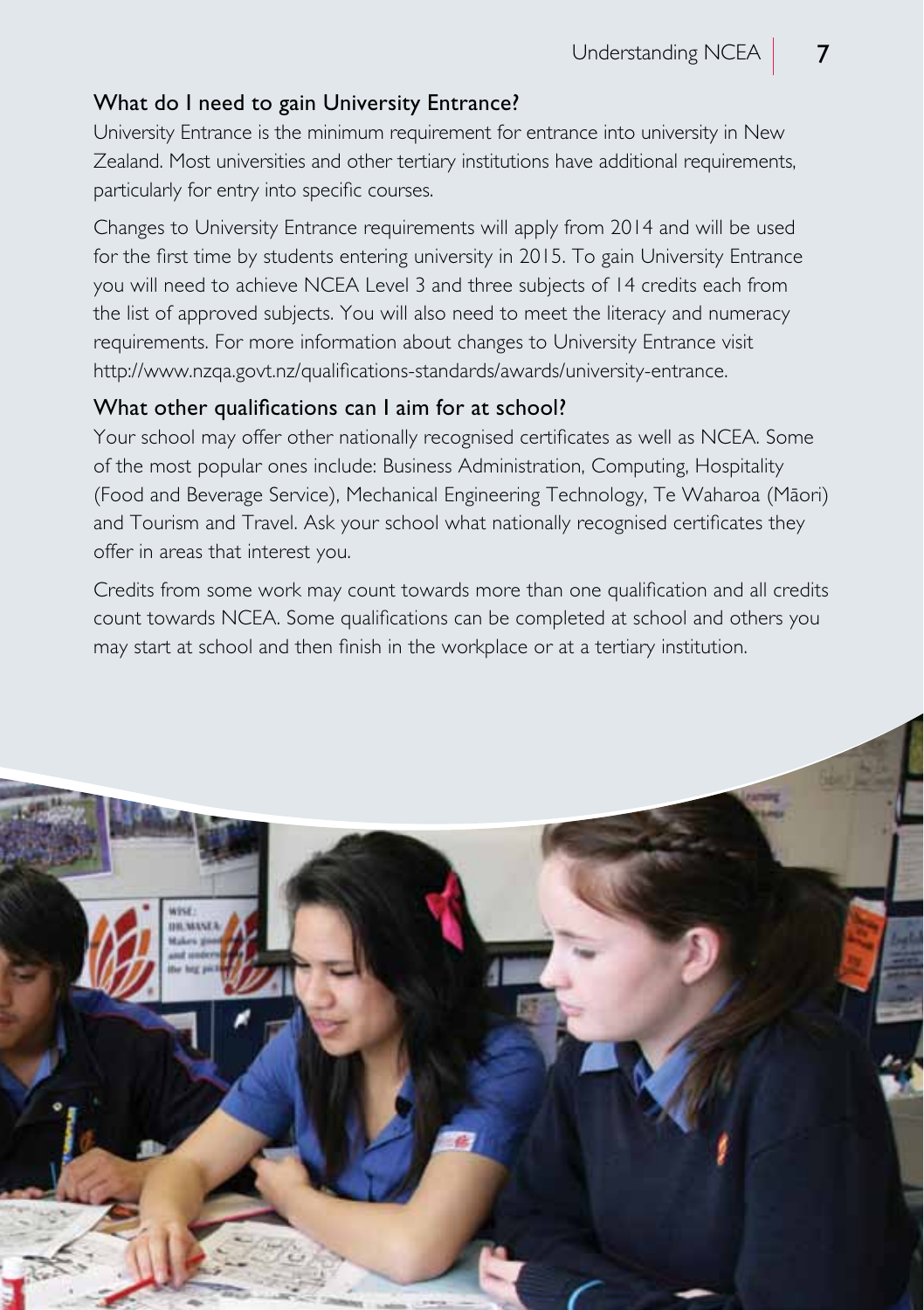# Getting your NCEA Results

### How will I get my results?

The New Zealand Qualifications Authority (NZQA) administers NCEA and holds a database of all results. To access your results, log in to your learner home page on the NZQA website, [www.nzqa.govt.nz/learner-login](http://www.nzqa.govt.nz/learner-login) using your unique National Student Number (NSN).

You will be able to see:

- Results of your internal assessments as they are completed, and reported to NZQA by your school.
- Results of your examinations, or other external assessment in January.
- Scholarship examination results in February.
- University Entrance, if awarded.

# Creating a record of my results

Documents recording your results are:

- Certificates for NCEA and University Entrance. NCEA certificates include certificate endorsement (with Merit or Excellence).
- The *School Results Summary* (SRS). Your SRS lists all the standards for which you have been assessed with the results, including Not Achieved results, grouped by year, course and Level. It also contains a detailed summary of your credits by course and Level.
- The *Record of Achievement* (ROA) is an official transcript of standards and qualifications achieved and will grow as you gain new standards through tertiary study and industry training.

Certificates for NCEA and University Entrance will be printed on request (one copy free) and sent to you.

You can print your SRS or ROA (or a selection) directly from the website. An official copy can be requested (one copy free) and sent to you.

# Can I appeal my results?

If you have a question about the marking of an internal assessment, you should discuss this with your teacher at the time your work is returned.

Your examination papers will be returned to you by mid February. If you believe there was an error in the way your paper was marked, you can ask NZQA to review or reconsider the results. For more information about how to do this visit www.nzqa.govt.nz.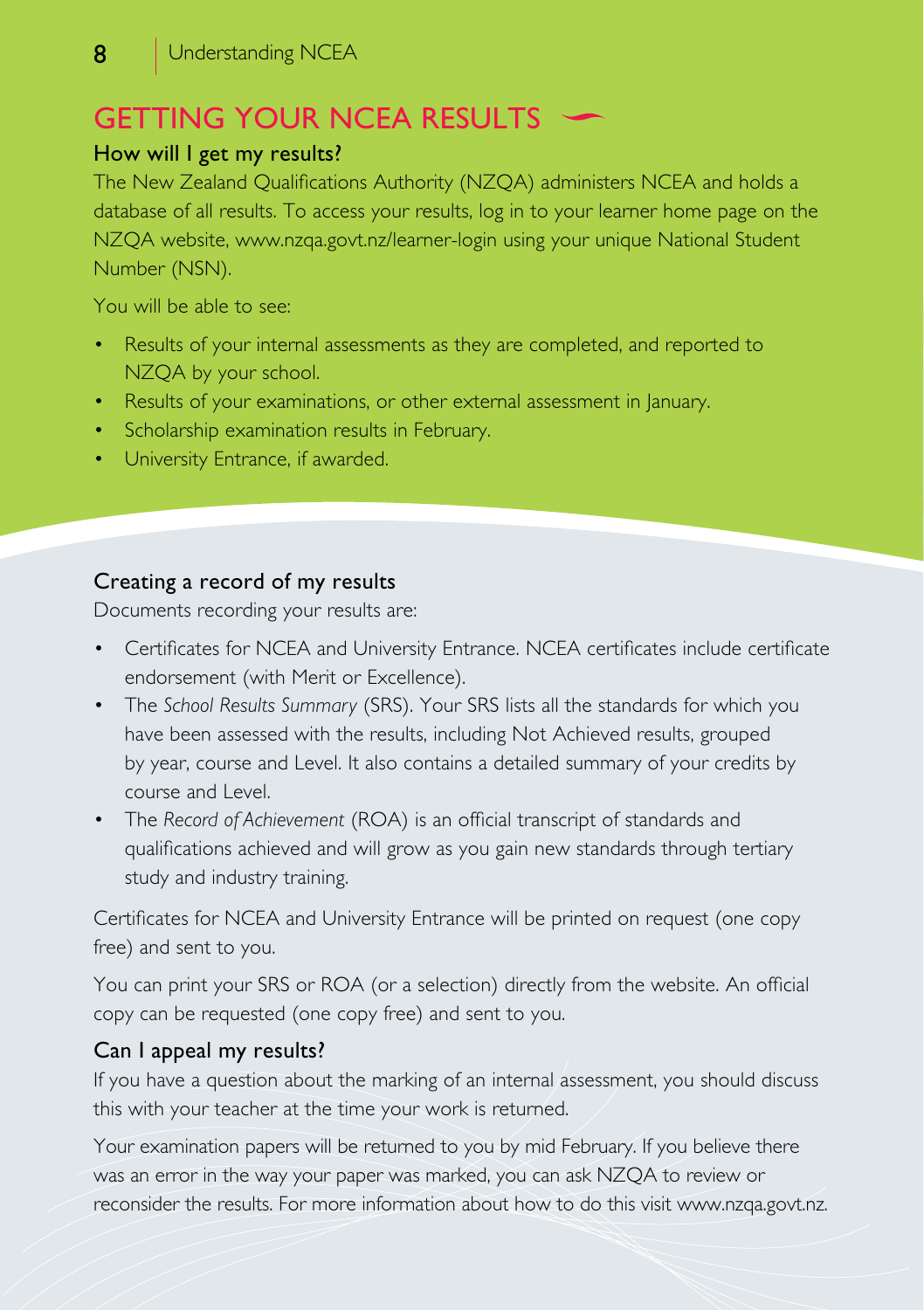"Our family absolutely loved the NCEA approach. The workload in regular classes wasn't unreasonable and our son was challenged appropriately. He likes to show up as being smart so he had to work hard – but his results really do reflect his achievements, not a whole lot of other factors. I'm a big proponent of NCEA – it makes happier adults."

Jonny Newbre, mother of Alex Hayashi – left Rangitoto College in 2007 and, later accepted .<br>AT UNIVERSITY OF CALIFORNIA, BERKELEY

# Tips for parents/WhÄnau

- Ask your son/daughter how NCEA works most students understand it well.
- Provide support (e.g. time, space, homework support) to help your son/daughter study – remember they will be assessed throughout the year, not just in final examinations.
- When helping your son/daughter choose courses, encourage them to take a broad range at Level 1, but to start thinking about what areas they might focus on for future study or a career at Levels 2 and 3.
- Encourage your son/daughter to aim for higher grades Merit and Excellence. These will improve their career prospects, or improve their chances of gaining entry into their chosen [tertiary](http://www.teamup.co.nz/Teen/SchoolEducation/LearningAtSchool/NCEA/NCEAAndUniversity.aspx) course.
- If your son/daughter has a particular career or tertiary course in mind, check out what Level 2 or Level 3 standards they may require to enter the university or other tertiary institution where they intend to study.
- Ask your son/daughter's school or teachers for guidance on how they are progressing. Most schools also hold very helpful qualification information sessions for parents.
- See the NCEA information on the NZQA website [www.nzqa.govt.nz/ncea](http://www.nzqa.govt.nz/ncea)